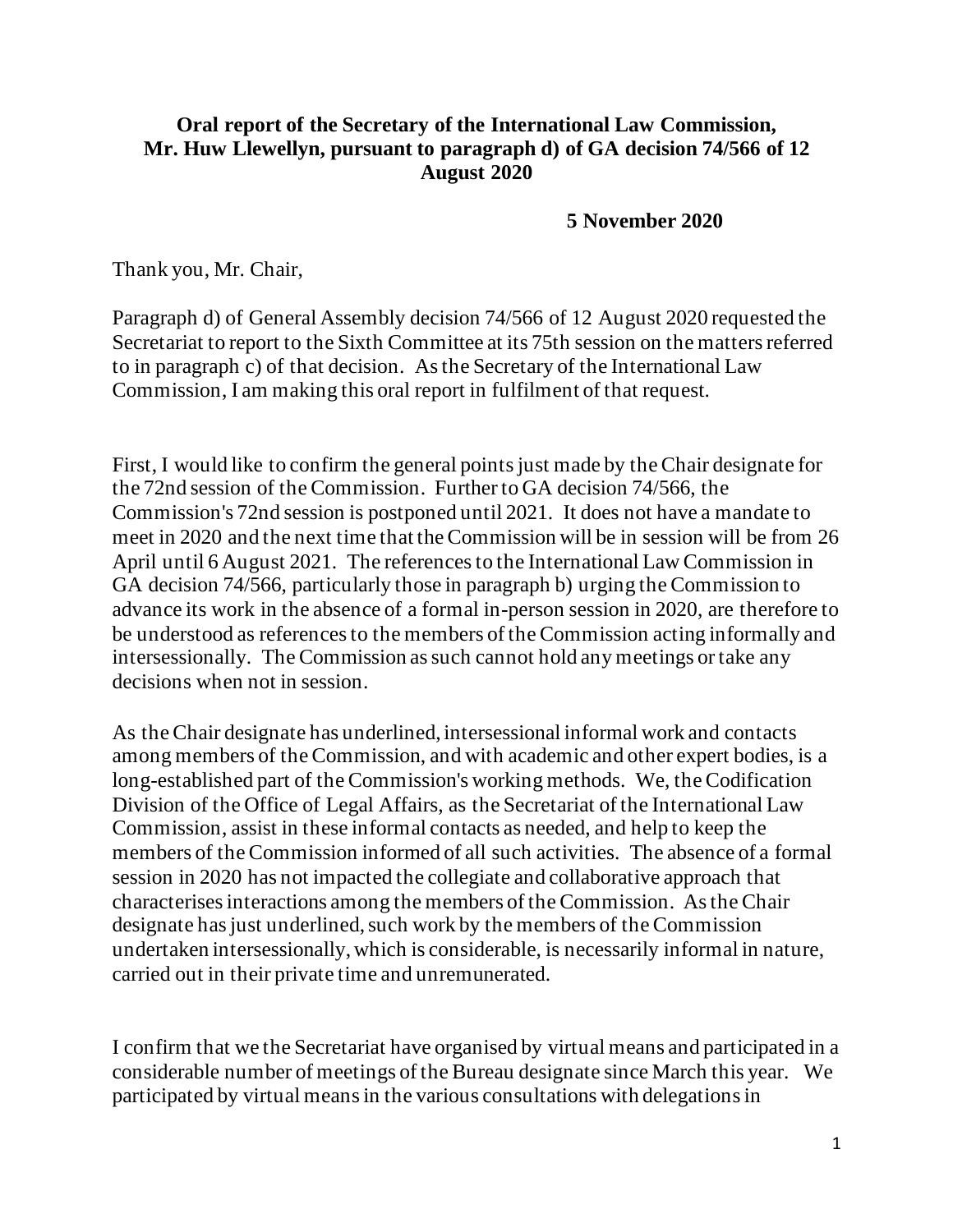connection with the recommendations of the Bureau designate. We organised by virtual means and participated in the meeting of the enlarged Bureau on 19 August 2020. We organised and participated in the informal virtual meeting of members of Commission on 3 September 2020. We have also been instrumental, as you know, in organising the eventstaking place this week for International Law Day, yesterday, and the opportunity to interact with Special Rapporteurs and two of the Co-Chairs of the Study Group on Sea-level rise in relation to international law that will take place tomorrow, 28 October.

Turning now to the specifics of the matters that the Secretariat was requested to do in paragraph c) of GA decision 74/566, I confirm that we have been exploring all of the options open regarding the working methods of the International Law Commission in the event that an in-person session is not possible in 2021. Assisting the Bureau designate to meet since March this year by virtual means, and preparations for this Sixth Committee session have, of course, involved many of the same considerations and taken us forward in our knowledge and experience of the challenges.

There are three main means available to us in the lead up to the 72nd session of the International Law Commission to plan for the possibility that the holding of the session might still be impacted by the COVID-19 pandemic. These are virtual means of meeting, hybrid means of meeting and flexibility in the dates of the session.

Dealing first with the latter, we are of course in regular contact with the UN administration in Geneva regarding the possibilities for moving the dates of the Commission's session later in 2021, if this should become necessary, and we will remain in close contact with them. In the event that an in-person session is possible, which we all very much hope will be the case, the meetings would likely be subject to the same COVID-19 health and safety mitigation measures as the meetings that you are experiencing now. The wearing of face coverings and social distancing would be required. A sufficiently large room would be needed so that the 34 members of the Commission can be seated at 2 meters or more distance from each other. There may need to be a restriction on the attendance of research assistants who many of the members normally bring with them to the session. Meetings may, however, take place in the same room back to back, morning and afternoon, because deep cleaning can be arranged at lunchtimes. No reduction in the Commission's number of meetings during an in-person session are therefore envisaged.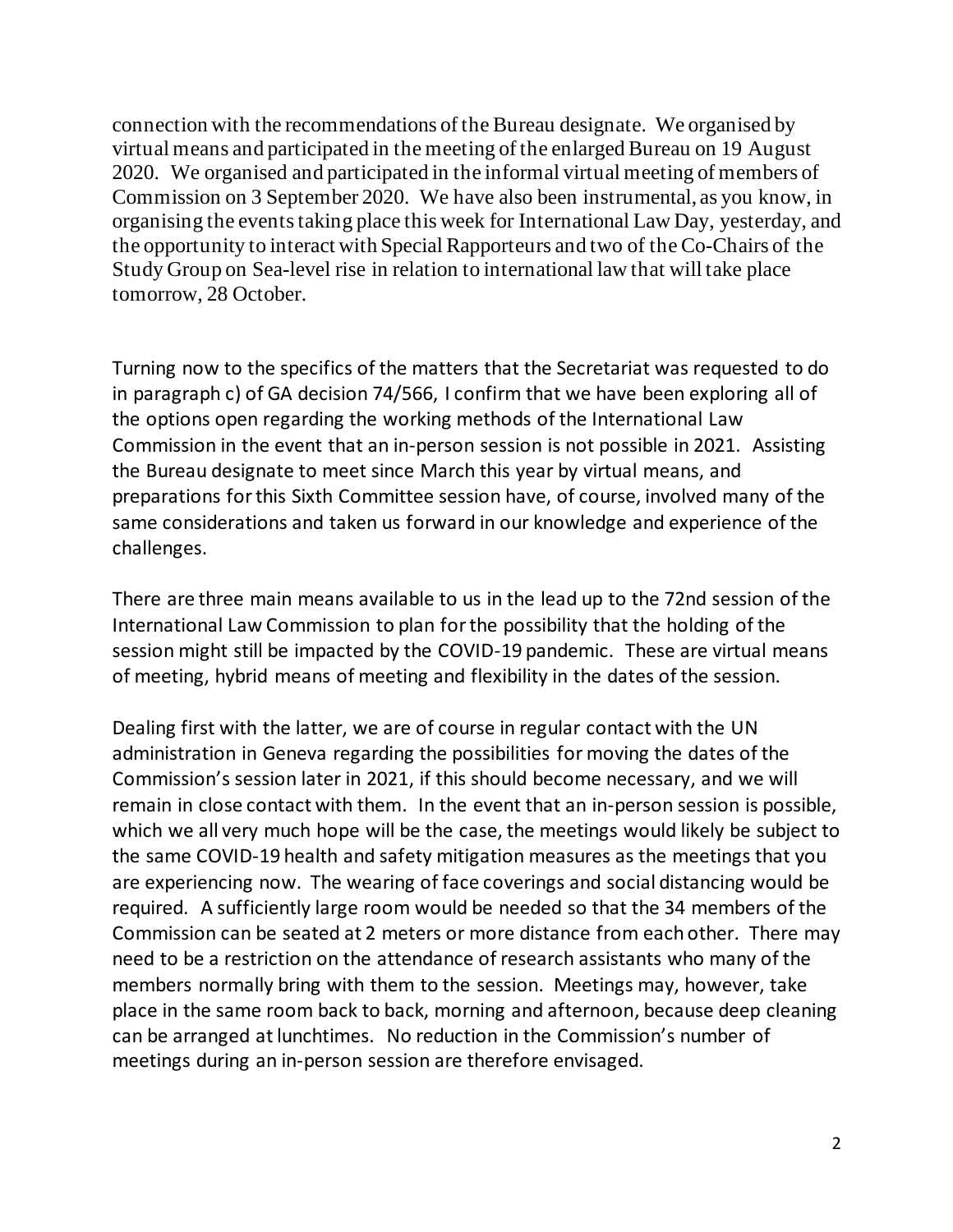Regarding virtual means of meeting, there are various forms of meeting platforms available to the Secretariat, as you have all experienced over the last several weeks and months. For smaller meetings without interpretation, including of the Bureau of the Sixth Committee and of the Bureau designate of the International Law Commission, we have been able to use the Microsoft Teams application, which is the software provided to us within the Secretariat by the United Nations. This is easy to use in terms of organising the meetings, but we have had a number of connectivity issues when meeting with participants, even within New York, with less than reliable high-speed internet access.

For virtual meetings without simultaneous interpretation, we have, as you know, been using the Webex platform, which has worked successfully. This is useful only for meetings of an informal nature, which are not plenary or other such UN meetings. It is relatively easy to use for both the participants and for us the Secretariat as the "hosts" of the meeting. However, there are normally very few meetings of this informal nature during a session of the International Law Commission.

For virtual meetings with simultaneous interpretation into the six official languages of the United Nations, which is the case for almost all meetings of the Commission, the Secretariat in New York has available the Interprefy platform, and in Geneva, there are also one or two other authorised virtual platforms with simultaneous interpretation. Multilingualism is an essential part of the Commission's work, the membership of the Commission being independent experts drawn from the major legal traditions of the world. We therefore anticipate the use of one of these authorised virtual platforms in Geneva to conduct the meetings of the Commission during its 72<sup>nd</sup> session in 2021 in the unfortunate event that it is not possible to hold in-person meetings. If this is indeed the case, then there are a number of observations to make.

First, as you have experienced during this Sixth Committee session, Interprefy meetings (and other virtual platforms with interpretation) are limited to two hours duration. The Commission's session would thus have reduced meeting time.

Second, to date, as delegates are aware, summary records are not available in New York for Interprefy meetings. We are in touch with the UN administration in Geneva regarding the availability of summary records with their authorised virtual platforms with interpretation. This issue is an important one to address and resolve because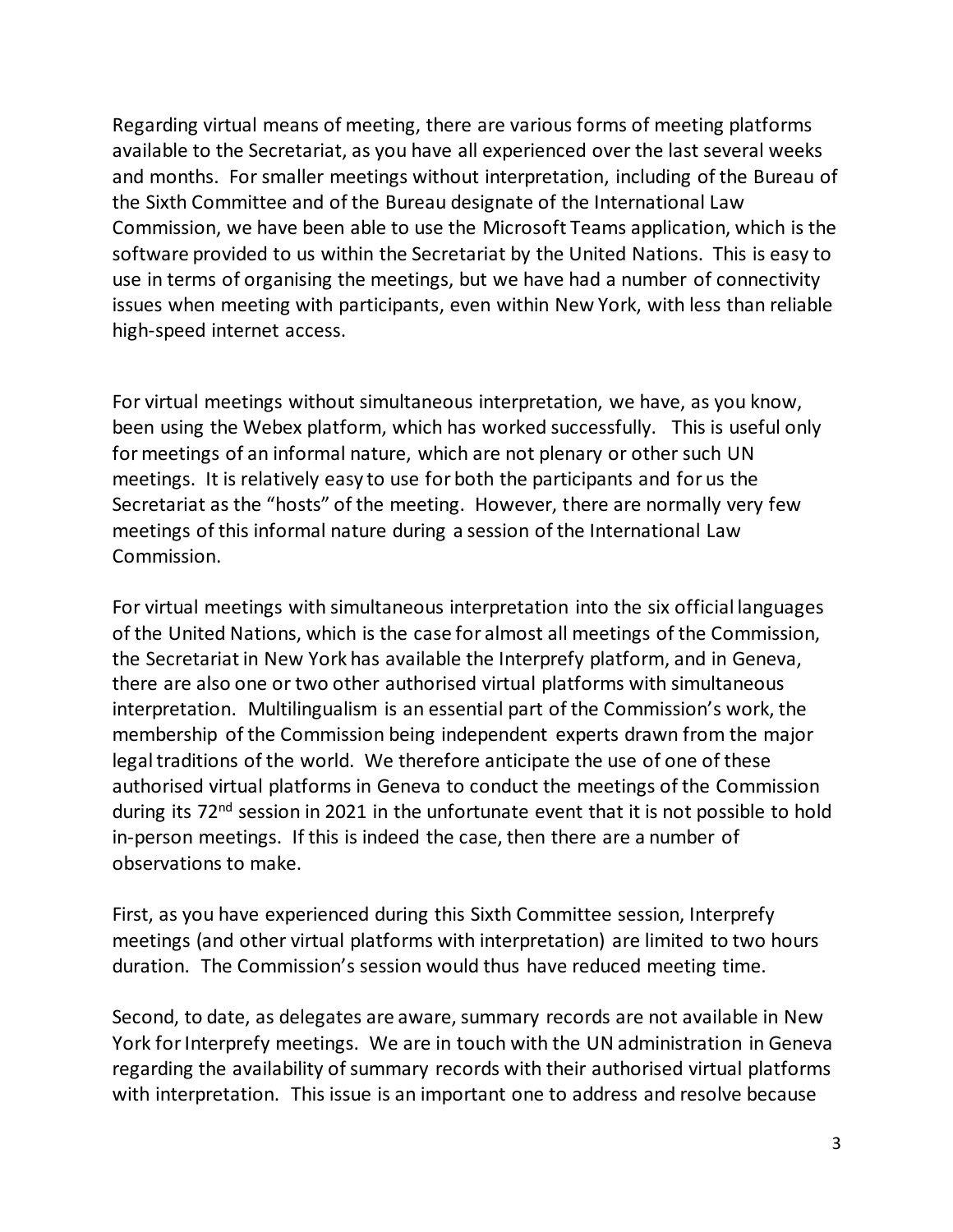summary records of the Commission's proceedings are an essential and integral part of its work. The Commission's draft articles and other forms of output, together with the reports of the Special Rapporteurs and the summary records of its meetings, form part of the *travaux preparatoires* of the legal texts that result from the Commission's work.

Third, and very importantly, the Drafting Committee of the Commission, which is critical to the formulation of the texts that comprise the Commission's outputs, would be challenging to conduct by virtual means. The characteristic and dynamic of these meetings in normal circumstances is a close, face to face detailed dialogue among a relatively small group of members of the Commission in which the text being deliberated on develops and changes very rapidly. Informal conversations in the margins of the Drafting Committee among the members most engaged can be an essential element in the deliberations. This form of close and dynamic interaction is difficult to replicate by virtual means.

Fourth, Mr. Chair, there are 16 hours of time difference spanning the various members of the International Law Commission from Peru and Ecuador in the west to China and Japan in the east. Organising virtual meetings of the Commission at times that are reasonable for the members would therefore be a great challenge, and would limit significantly the number of hours for which the Commission can meet each day. Creative means for overcoming this would need to be considered, such as exchanges of view in writing among the members, in which case the important question of summary records of such exchanges would need to be addressed and resolved for the reasons that I gave earlier.

From the Secetariat' perspective, the Interprefy and other such virtual platforms with interpretation are relatively heavy to "host", requiring additional staff to be involved. For the Codification Division, this new "host" role is a challenging non-legal one, not within our prior experience or normal skill set. There is also a possibility that there may be financial charges for the use of these virtual platforms.

Mr. Chair, a further possible scenario that might face the 72<sup>nd</sup> session of the International Law Commission is that of hybrid meetings. By this, I mean the possibility that some of the members of the Commission are able to attend the Commission's 72nd session in Geneva in-person, while others are not able to attend. In this event, it would be open to the Commission to decide to meet partly in-person